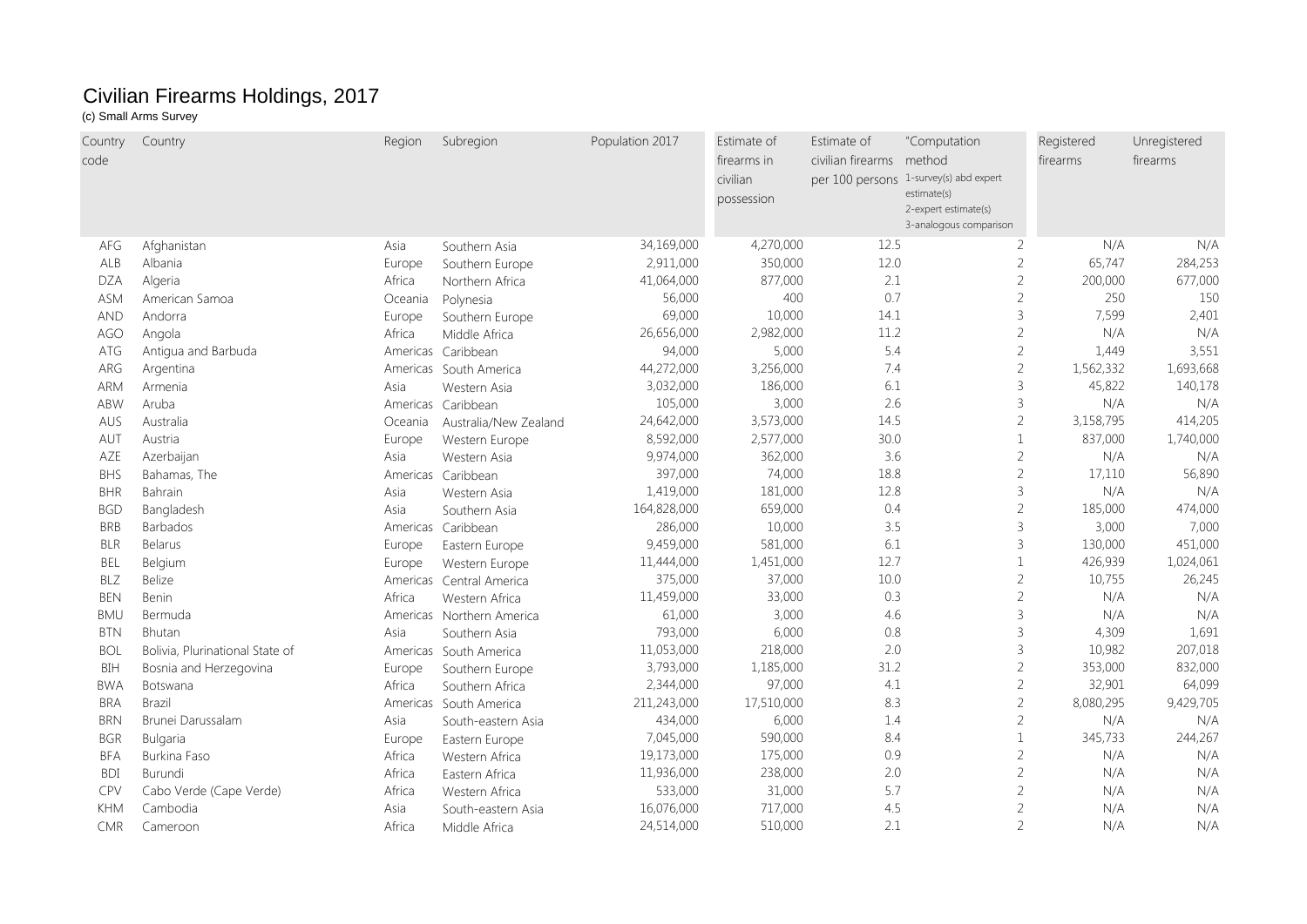| Country<br>code | Country                      | Region   | Subregion                 | Population 2017 | Estimate of<br>firearms in<br>civilian | Estimate of<br>civilian firearms method | "Computation<br>per 100 persons 1-survey(s) abd expert        | Registered<br>firearms | Unregistered<br>firearms |
|-----------------|------------------------------|----------|---------------------------|-----------------|----------------------------------------|-----------------------------------------|---------------------------------------------------------------|------------------------|--------------------------|
|                 |                              |          |                           |                 | possession                             |                                         | estimate(s)<br>2-expert estimate(s)<br>3-analogous comparison |                        |                          |
| <b>CAN</b>      | Canada                       |          | Americas Northern America | 36,626,000      | 12,708,000                             | 34.7                                    | $\overline{2}$                                                | 2,081,442              | 10,626,558               |
| <b>CYM</b>      | Cayman Islands               | Americas | Caribbean                 | 62,000          | 6,000                                  | 9.2                                     | $\mathsf 3$                                                   | 1,556                  | 4,444                    |
| CAF             | Central African Republic     | Africa   | Middle Africa             | 5,099,000       | 94,000                                 | 1.8                                     | $\overline{2}$                                                | N/A                    | N/A                      |
| <b>TCD</b>      | Chad                         | Africa   | Middle Africa             | 14,965,000      | 151,000                                | 1.0                                     | $\sqrt{2}$                                                    | N/A                    | N/A                      |
| <b>CIS</b>      | Channel Islands              | Europe   | Northern Europe           | 165,000         | 23,000                                 | 14.0                                    | $\sqrt{2}$                                                    | 14,550                 | 8,450                    |
| CHL             | Chile                        | Americas | South America             | 18,313,000      | 2,220,000                              | 12.1                                    | $\overline{c}$                                                | 763,182                | 1,456,818                |
| <b>CHN</b>      | China                        | Asia     | Eastern Asia              | 1,388,233,000   | 49,735,000                             | 3.6                                     | $\sqrt{2}$                                                    | 680,000                | 49,055,000               |
| MAC             | China, Macao SAR             | Asia     | Eastern Asia              | 606,000         | 22,000                                 | 3.6                                     | $\mathsf 3$                                                   | N/A                    | N/A                      |
| <b>CXR</b>      | Christmas Island             | Asia     | South-eastern Asia        | 2,000           |                                        | 0.0                                     | $\sqrt{2}$                                                    | N/A                    | N/A                      |
| <b>COL</b>      | Colombia                     | Americas | South America             | 49,068,000      | 4,971,000                              | 10.1                                    | $\overline{2}$                                                | 706,210                | 4,264,790                |
| <b>COM</b>      | Comoros                      | Africa   | Eastern Africa            | 826,000         | 12,000                                 | 1.5                                     | $\sqrt{2}$                                                    | N/A                    | N/A                      |
| <b>COG</b>      | Congo, Republic of           | Africa   | Middle Africa             | 4,866,000       | 119,000                                | 2.4                                     | $\overline{2}$                                                | N/A                    | N/A                      |
| CRI             | Costa Rica                   | Americas | Central America           | 4,906,000       | 493,000                                | 10.0                                    | $\sqrt{2}$                                                    | 235,631                | 257,369                  |
| <b>CIV</b>      | Côte d'Ivoire (Ivory Coast)  | Africa   | Western Africa            | 23,816,000      | 1,049,000                              | 4.4                                     | $\overline{3}$                                                | 2,500                  | 1,046,500                |
| <b>HRV</b>      | Croatia                      | Europe   | Southern Europe           | 4,210,000       | 576,000                                | 13.7                                    | $\sqrt{2}$                                                    | 390,000                | 186,000                  |
| <b>CUB</b>      | Cuba                         |          | Americas Caribbean        | 11,390,000      | 234,000                                | 2.1                                     | $\sqrt{2}$                                                    | 58,150                 | 175,850                  |
| CUW             | Curaçao                      | Americas | Caribbean                 | 160,000         | 4,000                                  | 2.6                                     | $\mathsf 3$                                                   | N/A                    | N/A                      |
| <b>NCY</b>      | Cyprus, North                | Asia     | Western Asia              | 349,000         | 61,000                                 | 17.4                                    | $\sqrt{2}$                                                    | 49,142                 | 11,858                   |
| CYP             | Cyprus, Rep. of              | Asia     | Western Asia              | 839,000         | 285,000                                | 34.0                                    | $\overline{2}$                                                | 154,327                | 130,673                  |
| CZE             | Czech Republic               | Europe   | Eastern Europe            | 10,555,000      | 1,323,000                              | 12.5                                    | $\sqrt{2}$                                                    | 806,895                | 516,105                  |
| COD             | Democratic Republic of Congo | Africa   | Middle Africa             | 82,243,000      | 946,000                                | 1.2                                     | $\overline{2}$                                                | 216                    | 945,784                  |
| <b>DNK</b>      | Denmark                      | Europe   | Northern Europe           | 5,712,000       | 567,000                                | 9.9                                     | $\mathbf{1}$                                                  | 340,000                | 227,000                  |
| DJI             | Djibouti                     | Africa   | Eastern Africa            | 911,000         | 28,000                                 | 3.1                                     | $\sqrt{2}$                                                    | N/A                    | N/A                      |
| <b>DMA</b>      | Dominica                     |          | Americas Caribbean        | 73,000          | 5,000                                  | 6.2                                     | $\overline{3}$                                                | N/A                    | N/A                      |
| <b>DOM</b>      | Dominican Republic           |          | Americas Caribbean        | 10,767,000      | 795,000                                | 7.4                                     | $\overline{2}$                                                | 333,426                | 461,574                  |
| ECU             | Ecuador                      |          | Americas South America    | 16,626,000      | 402,000                                | 2.4                                     | $\overline{2}$                                                | 167,102                | 234,898                  |
| EGY             | Egypt                        | Africa   | Northern Africa           | 95,215,000      | 3,931,000                              | 4.1                                     | $\sqrt{2}$                                                    | 250,000                | 3,681,000                |
| <b>SLV</b>      | El Salvador                  |          | Americas Central America  | 6,167,000       | 737,000                                | 12.0                                    | $\overline{2}$                                                | 344,587                | 392,413                  |
| <b>ENG</b>      | England and Wales            | Europe   | Northern Europe           | 58,877,000      | 2,731,000                              | 4.6                                     | $\mathbf{1}$                                                  | 1,870,735              | 860,265                  |
| GNQ             | Equatorial Guinea            | Africa   | Middle Africa             | 894,000         | 112,000                                | 12.5                                    | $\overline{2}$                                                | N/A                    | N/A                      |
| ERI             | Eritrea                      | Africa   | Eastern Africa            | 5,482,000       | 23,000                                 | 0.4                                     | $\sqrt{2}$                                                    | N/A                    | N/A                      |
| EST             | Estonia                      | Europe   | Northern Europe           | 1,306,000       | 65,000                                 | 5.0                                     | $\mathbf{1}$                                                  | 47,000                 | 18,000                   |
| ETH             | Ethiopia                     | Africa   | Eastern Africa            | 104,345,000     | 377,000                                | 0.4                                     | $\overline{2}$                                                | N/A                    | N/A                      |
| <b>FLK</b>      | Falkland Islands (Malvinas)  |          | Americas South America    | 3,000           | 2,000                                  | 62.1                                    | $\sqrt{2}$                                                    | 1,705                  | 295                      |
| <b>FRO</b>      | Faroe Islands                | Europe   | Northern Europe           | 49,000          | 5,000                                  | 9.9                                     | $\mathsf 3$                                                   | N/A                    | N/A                      |
| FJI             | Fiji                         | Oceania  | Melanesia                 | 903,000         | 5,000                                  | 0.5                                     | $\overline{2}$                                                | 1,538                  | 3,462                    |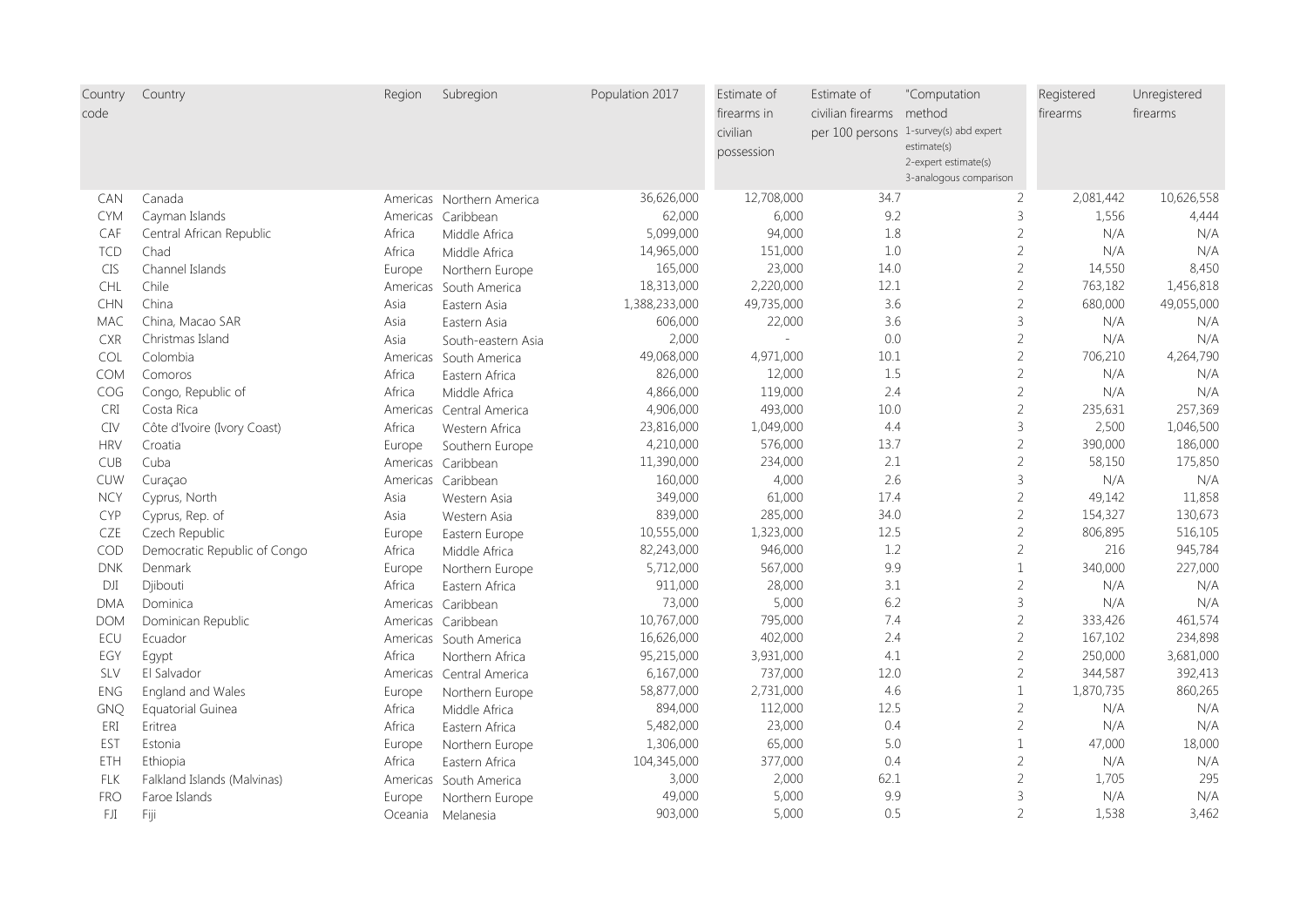| Country<br>code | Country                   | Region   | Subregion                 | Population 2017 | Estimate of<br>firearms in<br>civilian<br>possession | Estimate of<br>civilian firearms method | "Computation<br>per 100 persons 1-survey(s) abd expert<br>estimate(s)<br>2-expert estimate(s) | Registered<br>firearms | Unregistered<br>firearms |
|-----------------|---------------------------|----------|---------------------------|-----------------|------------------------------------------------------|-----------------------------------------|-----------------------------------------------------------------------------------------------|------------------------|--------------------------|
|                 |                           |          |                           |                 |                                                      |                                         | 3-analogous comparison                                                                        |                        |                          |
| FIN             | Finland                   | Europe   | Northern Europe           | 5,541,000       | 1,793,000                                            | 32.4                                    | $\mathbf{1}$                                                                                  | 1,542,396              | 250,604                  |
| <b>FRA</b>      | France                    | Europe   | Western Europe            | 64,939,000      | 12,732,000                                           | 19.6                                    | $\mathbf{1}$                                                                                  | 4,501,235              | 8,230,765                |
| GUF             | French Guiana             | Americas | South America             | 283,000         | 55,000                                               | 19.6                                    | 3                                                                                             | N/A                    | N/A                      |
| PYF             | French Polynesia          | Oceania  | Polynesia                 | 289,000         | 7,000                                                | 2.5                                     | $\overline{c}$                                                                                | N/A                    | N/A                      |
| GAB             | Gabon                     | Africa   | Middle Africa             | 1,801,000       | 61,000                                               | 3.4                                     | $\sqrt{2}$                                                                                    | N/A                    | N/A                      |
| <b>GMB</b>      | Gambia                    | Africa   | Western Africa            | 2,120,000       | 137,000                                              | 6.5                                     | $\overline{2}$                                                                                | N/A                    | N/A                      |
| <b>GEO</b>      | Georgia                   | Asia     | Western Asia              | 3,973,000       | 402,000                                              | 10.1                                    | $\overline{c}$                                                                                | 159,000                | 243,000                  |
| DEU             | Germany                   | Europe   | Western Europe            | 80,636,000      | 15,822,000                                           | 19.6                                    | $\mathbf{1}$                                                                                  | 5,830,000              | 9,992,000                |
| GHA             | Ghana                     | Africa   | Western Africa            | 28,657,000      | 2,280,000                                            | 8.0                                     | $\overline{c}$                                                                                | 1,236,128              | 1,043,872                |
| GIB             | Gibraltar                 | Europe   | Southern Europe           | 32,000          | 1,000                                                | 4.1                                     | $\mathbf{1}$                                                                                  | N/A                    | N/A                      |
| GRC             | Greece                    | Europe   | Southern Europe           | 10,893,000      | 1,920,000                                            | 17.6                                    | $\mathbf{1}$                                                                                  | 1,010,000              | 910,000                  |
| GRL             | Greenland                 |          | Americas Northern America | 56,000          | 13,000                                               | 22.3                                    | $\overline{3}$                                                                                | N/A                    | N/A                      |
| <b>GRD</b>      | Grenada                   |          | Americas Caribbean        | 108,000         | 5,000                                                | 4.6                                     | 3                                                                                             | N/A                    | N/A                      |
| GLP             | Guadeloupe                |          | Americas Caribbean        | 472,000         | 40,000                                               | 8.5                                     | $\overline{c}$                                                                                | 5,500                  | 34,500                   |
| <b>GUM</b>      | Guam                      | Oceania  | Melanesia                 | 174,000         | 20,000                                               | 11.5                                    | $\overline{3}$                                                                                | N/A                    | N/A                      |
| <b>GTM</b>      | Guatemala                 | Americas | Central America           | 17,005,000      | 2,062,000                                            | 12.1                                    | $\sqrt{2}$                                                                                    | 520,792                | 1,541,208                |
| GIN             | Guinea                    | Africa   | Western Africa            | 13,291,000      | 130,000                                              | $1.0$                                   | $\overline{2}$                                                                                | N/A                    | N/A                      |
| <b>GNB</b>      | Guinea-Bissau             | Africa   | Western Africa            | 1,933,000       | 29,000                                               | 1.5                                     | $\overline{c}$                                                                                | N/A                    | N/A                      |
| GUY             | Guyana                    | Americas | South America             | 774,000         | 122,000                                              | 15.8                                    | $\overline{c}$                                                                                | 4,000                  | 118,000                  |
| HTI             | Haiti                     |          | Americas Caribbean        | 10,983,000      | 291,000                                              | 2.6                                     | $\sqrt{2}$                                                                                    | 20,379                 | 270,621                  |
| VAT             | Holy See                  | Europe   | Southern Europe           | 1,000           |                                                      | 0.0                                     | $\overline{c}$                                                                                | N/A                    | N/A                      |
| <b>HND</b>      | Honduras                  | Americas | Central America           | 8,305,000       | 1,171,000                                            | 14.1                                    | $\sqrt{2}$                                                                                    | 475,000                | 696,000                  |
| <b>HKG</b>      | Hong Kong SAR, China      | Asia     | Eastern Asia              | 7,402,000       | 265,000                                              | 3.6                                     | $\overline{3}$                                                                                | N/A                    | N/A                      |
| <b>HUN</b>      | Hungary                   | Europe   | Eastern Europe            | 9,788,000       | 1,023,000                                            | 10.5                                    | $\mathbf{1}$                                                                                  | 211,300                | 811,700                  |
| <b>ISL</b>      | Iceland                   | Europe   | Northern Europe           | 334,000         | 106,000                                              | 31.7                                    | $\sqrt{2}$                                                                                    | 73,000                 | 33,000                   |
| <b>IND</b>      | India                     | Asia     | Southern Asia             | 1,342,513,000   | 71,101,000                                           | 5.3                                     | $\overline{c}$                                                                                | 9,700,000              | 61,401,000               |
| IDN             | Indonesia                 | Asia     | South-eastern Asia        | 263,510,000     | 82,000                                               | 0.0                                     | $\overline{2}$                                                                                | 41,102                 | 40,898                   |
| <b>IRN</b>      | Iran, Islamic Republic of | Asia     | Southern Asia             | 80,946,000      | 5,890,000                                            | 7.3                                     | $\overline{c}$                                                                                | N/A                    | N/A                      |
| IRQ             | Iraq                      | Asia     | Western Asia              | 38,654,000      | 7,588,000                                            | 19.6                                    | $\sqrt{2}$                                                                                    | N/A                    | N/A                      |
| IRL             | Ireland                   | Europe   | Northern Europe           | 4,749,000       | 342,000                                              | 7.2                                     | $\sqrt{2}$                                                                                    | 200,000                | 142,000                  |
| <b>ISR</b>      | Israel                    | Asia     | Western Asia              | 8,323,000       | 557,000                                              | 6.7                                     | $\overline{2}$                                                                                | 290,000                | 267,000                  |
| ITA             | Italy                     | Europe   | Southern Europe           | 59,798,000      | 8,609,000                                            | 14.4                                    | $\mathbf{1}$                                                                                  | 2,000,000              | 6,609,000                |
| <b>JAM</b>      | Jamaica                   | Americas | Caribbean                 | 2,813,000       | 246,000                                              | 8.8                                     | $\overline{c}$                                                                                | 45,915                 | 200,085                  |
| <b>JPN</b>      | Japan                     | Asia     | Eastern Asia              | 126,045,000     | 377,000                                              | 0.3                                     | $\sqrt{2}$                                                                                    | 175,221                | 201,779                  |
| <b>JOR</b>      | Jordan                    | Asia     | Western Asia              | 7,877,000       | 1,473,000                                            | 18.7                                    | $\sqrt{2}$                                                                                    | 120,000                | 1,353,000                |
| KAZ             | Kazakhstan                | Asia     | Central Asia              | 18,064,000      | 504,000                                              | 2.8                                     | $\overline{2}$                                                                                | 284,000                | 220,000                  |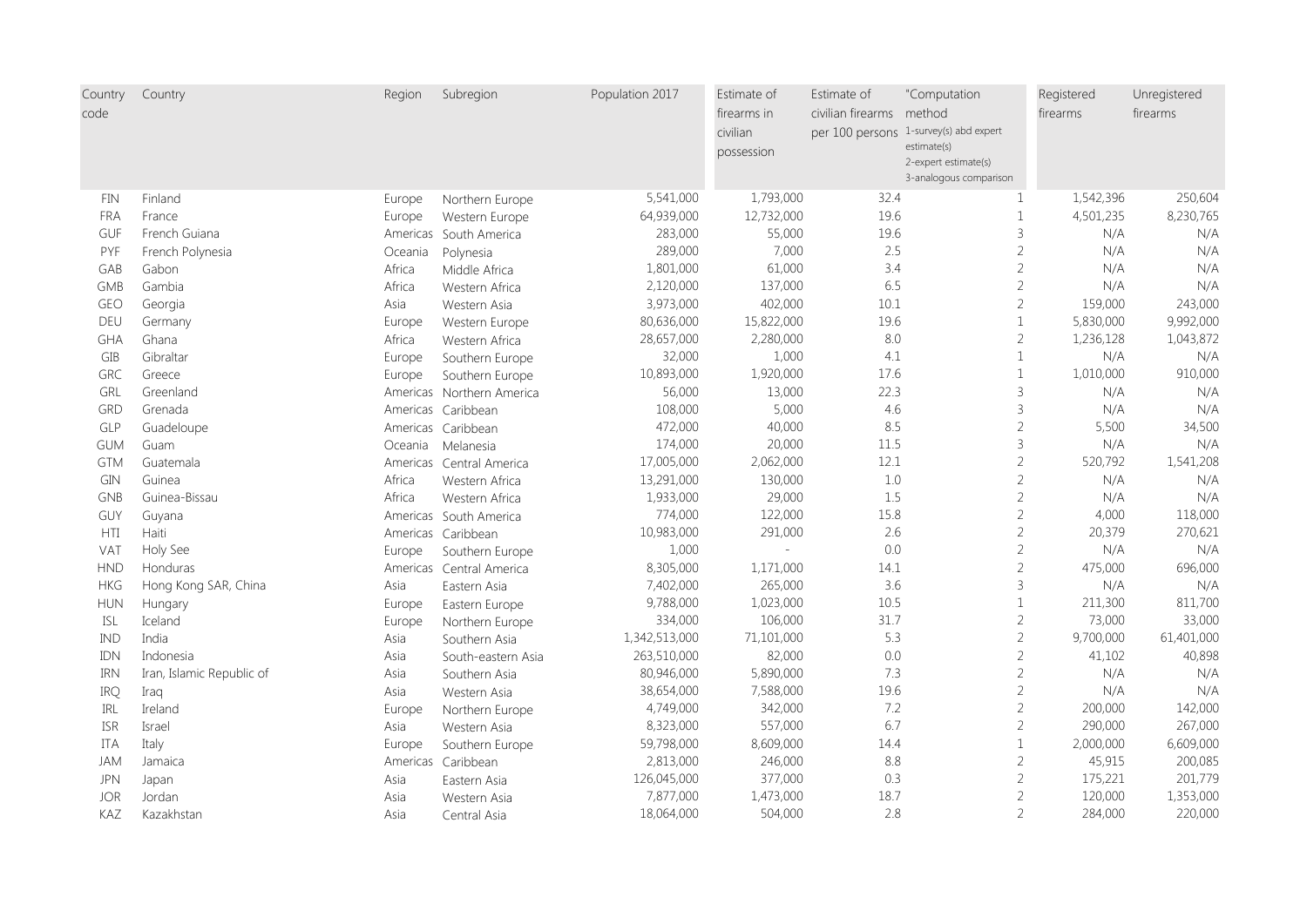| Country<br>code | Country                                | Region   | Subregion                | Population 2017 | Estimate of<br>firearms in<br>civilian<br>possession | Estimate of<br>civilian firearms method | "Computation<br>per 100 persons 1-survey(s) abd expert<br>estimate(s)<br>2-expert estimate(s) | Registered<br>firearms | Unregistered<br>firearms |
|-----------------|----------------------------------------|----------|--------------------------|-----------------|------------------------------------------------------|-----------------------------------------|-----------------------------------------------------------------------------------------------|------------------------|--------------------------|
| <b>KEN</b>      | Kenya                                  | Africa   | Eastern Africa           | 48,467,000      | 750,000                                              | 1.5                                     | 3-analogous comparison<br>$\overline{2}$                                                      | 8,136                  | 741,864                  |
| <b>KIR</b>      | Kiribati                               | Oceania  | Melanesia                | 116,000         | 900                                                  | 0.8                                     | $\overline{2}$                                                                                | N/A                    | N/A                      |
| PRK             | Korea, DPR (North)                     | Asia     | Eastern Asia             | 25,405,000      | 76,000                                               | 0.3                                     | 3                                                                                             | N/A                    | N/A                      |
| <b>KOR</b>      | Korea, Republic of (South)             | Asia     | Eastern Asia             | 50,705,000      | 79,000                                               | 0.2                                     | $\overline{2}$                                                                                | 39,530                 | 39,470                   |
| XKS             | Kosovo                                 | Europe   | Southern Europe          | 1,831,000       | 436,000                                              | 23.8                                    | $\overline{c}$                                                                                | 43,206                 | 392,794                  |
| KWT             | Kuwait                                 | Asia     | Western Asia             | 4,100,000       | 685,000                                              | 16.7                                    | 3                                                                                             | 39,000                 | 646,000                  |
| KGZ             | Kyrgyzstan                             | Asia     | Central Asia             | 6,125,000       | 171,000                                              | 2.8                                     | 3                                                                                             | 29,237                 | 141,763                  |
| <b>LAO</b>      | Lao People's Democratic Republic       | Asia     | South-eastern Asia       | 7,038,000       | 215,000                                              | 3.0                                     | 3                                                                                             | N/A                    | N/A                      |
| <b>LVA</b>      | Latvia                                 | Europe   | Northern Europe          | 1,945,000       | 205,000                                              | 10.5                                    | $\overline{c}$                                                                                | 70,000                 | 135,000                  |
| LBN             | Lebanon                                | Asia     | Western Asia             | 6,039,000       | 1,927,000                                            | 31.9                                    | $\overline{2}$                                                                                | N/A                    | N/A                      |
| LSO             | Lesotho                                | Africa   | Southern Africa          | 2,185,000       | 105,000                                              | 4.8                                     | 3                                                                                             | N/A                    | N/A                      |
| LBR             | Liberia                                | Africa   | Western Africa           | 4,730,000       | 97,000                                               | 2.1                                     | $\overline{2}$                                                                                | N/A                    | N/A                      |
| LBY             | Libya                                  | Africa   | Northern Africa          | 6,409,000       | 851,000                                              | 13.3                                    | $\overline{2}$                                                                                | N/A                    | N/A                      |
| LIE             | Liechtenstein                          | Europe   | Western Europe           | 38,000          | 11,000                                               | 28.8                                    | 3                                                                                             | N/A                    | N/A                      |
| LTU             | Lithuania                              | Europe   | Northern Europe          | 2,831,000       | 385,000                                              | 13.6                                    | $\overline{2}$                                                                                | 127,984                | 257,016                  |
| LUX             | Luxembourg                             | Europe   | Western Europe           | 584,000         | 110,000                                              | 18.9                                    | $\mathbf{1}$                                                                                  | 86,000                 | 24,000                   |
| <b>MKD</b>      | Macedonia, Former Yugoslav Republic of | Europe   | Southern Europe          | 2,083,000       | 621,000                                              | 29.8                                    | $\overline{c}$                                                                                | 169,687                | 451,313                  |
| <b>MDG</b>      | Madagascar                             | Africa   | Eastern Africa           | 25,613,000      | 168,000                                              | 0.7                                     | $\overline{c}$                                                                                | N/A                    | N/A                      |
| <b>MWI</b>      | Malawi                                 | Africa   | Eastern Africa           | 18,299,000      | 47,000                                               | 0.3                                     | $\overline{2}$                                                                                | 12,500                 | 34,500                   |
| <b>MYS</b>      | Malaysia                               | Asia     | South-eastern Asia       | 31,164,000      | 217,000                                              | 0.7                                     | $\overline{2}$                                                                                | 142,038                | 74,962                   |
| <b>MDV</b>      | Maldives                               | Asia     | Southern Asia            | 376,000         | 23,000                                               | 6.2                                     | $\overline{c}$                                                                                | N/A                    | N/A                      |
| MLI             | Mali                                   | Africa   | Western Africa           | 18,690,000      | 206,000                                              | $1.1\,$                                 | $\overline{2}$                                                                                | N/A                    | N/A                      |
| MLT             | Malta                                  | Europe   | Southern Europe          | 421,000         | 119,000                                              | 28.3                                    | $\overline{c}$                                                                                | 96,425                 | 22,575                   |
| MHL             | Marshall Islands                       | Oceania  | Melanesia                | 53,000          | 300                                                  | 0.5                                     | $\overline{2}$                                                                                | N/A                    | N/A                      |
| <b>MTQ</b>      | Martinique                             | Americas | Caribbean                | 396,000         | 34,000                                               | 8.5                                     | 3                                                                                             | N/A                    | N/A                      |
| <b>MRT</b>      | Mauritania                             | Africa   | Western Africa           | 4,266,000       | 120,000                                              | 2.8                                     | $\overline{2}$                                                                                | N/A                    | N/A                      |
| <b>MUS</b>      | Mauritius                              | Africa   | Eastern Africa           | 1,281,000       | 106,000                                              | 8.3                                     | $\overline{2}$                                                                                | N/A                    | N/A                      |
| <b>MEX</b>      | Mexico                                 |          | Americas Central America | 130,223,000     | 16,809,000                                           | 12.9                                    | $\overline{2}$                                                                                | 3,118,592              | 13,690,408               |
| <b>FSM</b>      | Micronesia, Fed. Sts.                  | Oceania  | Micronesia               | 106,000         | 700                                                  | 0.7                                     | $\overline{c}$                                                                                | N/A                    | N/A                      |
| <b>MDA</b>      | Moldova, Republic of                   | Europe   | Eastern Europe           | 4,055,000       | 121,000                                              | 3.0                                     | $\overline{2}$                                                                                | 54,663                 | 66,337                   |
| MCO             | Monaco                                 | Europe   | Western Europe           | 38,000          | 7,000                                                | 19.6                                    | 3                                                                                             | N/A                    | N/A                      |
| <b>MNG</b>      | Mongolia                               | Asia     | Eastern Asia             | 3,052,000       | 242,000                                              | 7.9                                     | 3                                                                                             | 46,982                 | 195,018                  |
| <b>MNE</b>      | Montenegro                             | Europe   | Southern Europe          | 626,000         | 245,000                                              | 39.1                                    | 3                                                                                             | 103,536                | 141,464                  |
| <b>MSR</b>      | Montserrat                             | Americas | Caribbean                | 5,000           | 300                                                  | 5.4                                     | 3                                                                                             | N/A                    | N/A                      |
| <b>MAR</b>      | Morocco                                | Africa   | Northern Africa          | 35,241,000      | 1,690,000                                            | 4.8                                     | $\overline{2}$                                                                                | N/A                    | N/A                      |
| <b>MOZ</b>      | Mozambique                             | Africa   | Eastern Africa           | 29,538,000      | 1,337,000                                            | 4.5                                     | $\overline{2}$                                                                                | 7,000                  | 1,330,000                |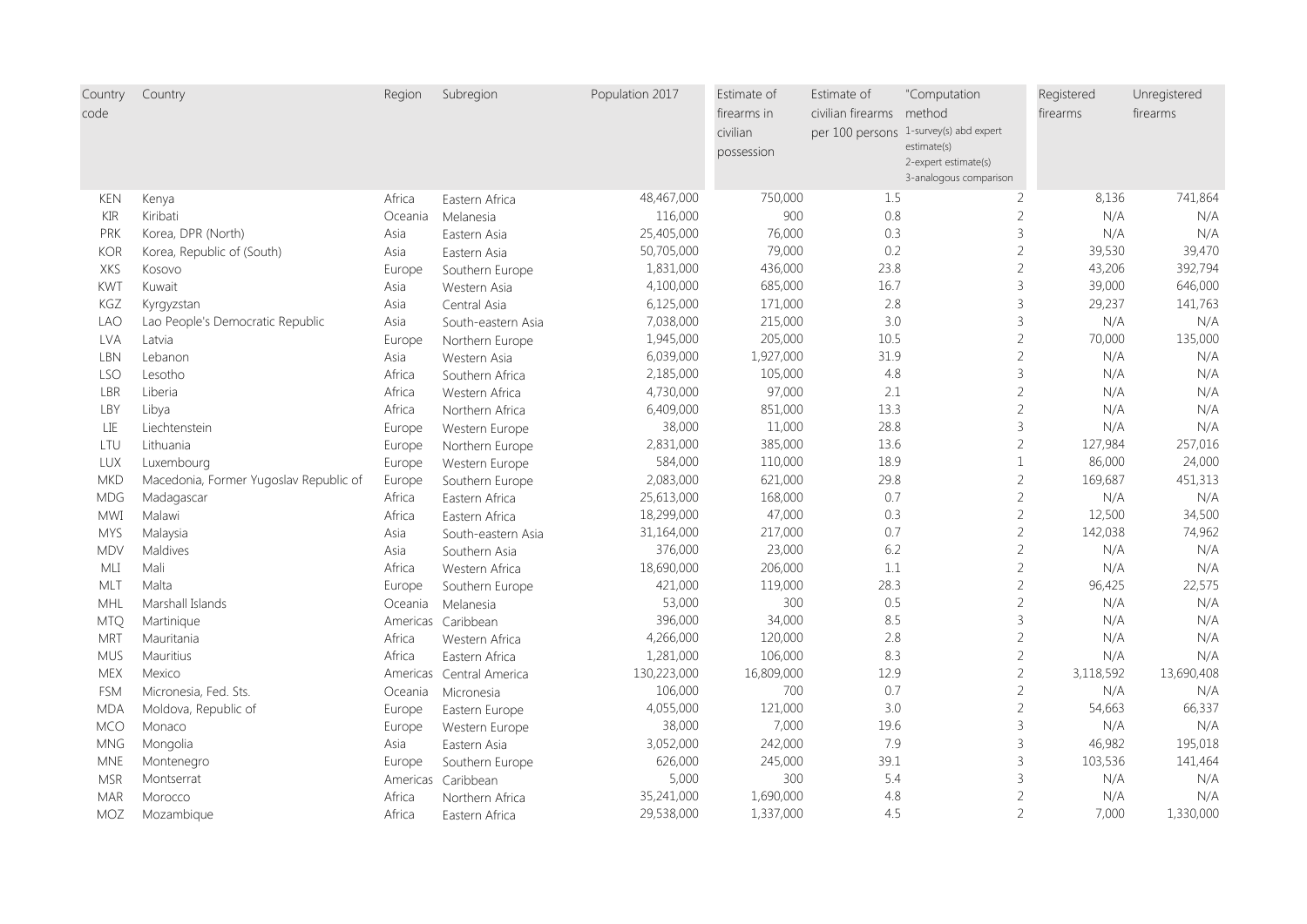| Country<br>code | Country                          | Region   | Subregion                | Population 2017 | Estimate of<br>firearms in<br>civilian<br>possession | Estimate of<br>civilian firearms method | "Computation<br>per 100 persons 1-survey(s) abd expert<br>estimate(s)<br>2-expert estimate(s)<br>3-analogous comparison | Registered<br>firearms | Unregistered<br>firearms |
|-----------------|----------------------------------|----------|--------------------------|-----------------|------------------------------------------------------|-----------------------------------------|-------------------------------------------------------------------------------------------------------------------------|------------------------|--------------------------|
| <b>MMR</b>      | Myanmar                          | Asia     | South-eastern Asia       | 54,836,000      | 877,000                                              | 1.6                                     | 3                                                                                                                       | N/A                    | N/A                      |
| <b>NAM</b>      | Namibia                          | Africa   | Southern Africa          | 2,569,000       | 396,000                                              | 15.4                                    | $\overline{2}$                                                                                                          | 200,010                | 195,990                  |
| <b>NRU</b>      | Nauru                            | Oceania  | Melanesia                | 10,000          |                                                      | 0.0                                     | $\overline{2}$                                                                                                          | N/A                    | N/A                      |
| <b>NPL</b>      | Nepal                            | Asia     | Southern Asia            | 29,187,000      | 444,000                                              | 1.5                                     | $\overline{c}$                                                                                                          | 34,315                 | 409,685                  |
| <b>NLD</b>      | Netherlands                      | Europe   | Western Europe           | 17,033,000      | 442,000                                              | 2.6                                     | $\mathbf{1}$                                                                                                            | 205,347                | 236,653                  |
| <b>NCL</b>      | New Caledonia                    | Oceania  | Melanesia                | 270,000         | 115,000                                              | 42.5                                    | $\overline{2}$                                                                                                          | 55,000                 | 60,000                   |
| <b>NZL</b>      | New Zealand                      | Oceania  | Australia/New Zealand    | 4,605,000       | 1,212,000                                            | 26.3                                    | $\sqrt{2}$                                                                                                              | 1,200,000              | 12,000                   |
| $\rm NIC$       | Nicaragua                        | Americas | Central America          | 6,218,000       | 323,000                                              | 5.2                                     | $\overline{c}$                                                                                                          | 142,260                | 180,740                  |
| <b>NER</b>      | Niger                            | Africa   | Western Africa           | 21,564,000      | 117,000                                              | 0.5                                     | $\overline{c}$                                                                                                          | 2,000                  | 115,000                  |
| <b>NGA</b>      | Nigeria                          | Africa   | Western Africa           | 191,836,000     | 6,154,000                                            | 3.2                                     | $\overline{2}$                                                                                                          | N/A                    | N/A                      |
| <b>NIR</b>      | Northern Ireland                 | Europe   | Northern Ireland         | 1,873,000       | 206,000                                              | 11.0                                    | $\mathbf{1}$                                                                                                            | 153,000                | 53,000                   |
| <b>MNP</b>      | Northern Mariana Islands         | Oceania  | Micronesia               | 56,000          | 1,000                                                | 2.6                                     | $\overline{c}$                                                                                                          | N/A                    | N/A                      |
| <b>NOR</b>      | Norway                           | Europe   | Northern Europe          | 5,331,000       | 1,537,000                                            | 28.8                                    | $\sqrt{2}$                                                                                                              | 1,254,638              | 282,362                  |
| <b>OMN</b>      | Oman                             | Asia     | Western Asia             | 4,741,000       | 792,000                                              | 16.7                                    | $\overline{3}$                                                                                                          | N/A                    | N/A                      |
| PAK             | Pakistan                         | Asia     | Southern Asia            | 196,744,000     | 43,917,000                                           | 22.3                                    | $\sqrt{2}$                                                                                                              | 6,000,000              | 37,917,000               |
| PLW             | Palau                            | Oceania  | Melanesia                | 22,000          | 100                                                  | 0.5                                     | $\sqrt{2}$                                                                                                              | N/A                    | N/A                      |
| PSE             | Palestinian Territories          | Asia     | Western Asia             | 4,952,000       | 56,000                                               | 1.1                                     | $\sqrt{2}$                                                                                                              | N/A                    | N/A                      |
| PAN             | Panama                           |          | Americas Central America | 4,051,000       | 436,000                                              | 10.8                                    | $\overline{c}$                                                                                                          | 180,000                | 256,000                  |
| PNG             | Papua New Guinea                 | Oceania  | Melanesia                | 7,934,000       | 79,000                                               | 1.0                                     | $\overline{2}$                                                                                                          | 27,043                 | 51,957                   |
| PRY             | Paraguay                         |          | Americas South America   | 6,812,000       | 1,140,000                                            | 16.7                                    | $\overline{c}$                                                                                                          | 392,000                | 748,000                  |
| <b>PER</b>      | Peru                             |          | Americas South America   | 32,166,000      | 633,000                                              | 2.0                                     | $\overline{c}$                                                                                                          | 365,845                | 267,155                  |
| PHL             | Philippines                      | Asia     | South-eastern Asia       | 103,797,000     | 3,776,000                                            | 3.6                                     | $\sqrt{2}$                                                                                                              | 1,739,000              | 2,037,000                |
| POL             | Poland                           | Europe   | Eastern Europe           | 38,564,000      | 968,000                                              | 2.5                                     | $1\,$                                                                                                                   | 380,000                | 588,000                  |
| PRT             | Portugal                         | Europe   | Southern Europe          | 10,265,000      | 2,186,000                                            | 21.3                                    | $\mathbf{1}$                                                                                                            | 1,400,000              | 786,000                  |
| PRI             | Puerto Rico                      | Americas | Caribbean                | 3,679,000       | 422,000                                              | 11.5                                    | $\sqrt{2}$                                                                                                              | N/A                    | N/A                      |
| PNT             | Puntland                         | Africa   | Eastern Africa           | 1,995,000       | 246,000                                              | 12.3                                    | $\sqrt{2}$                                                                                                              | N/A                    | N/A                      |
| QAT             | Qatar                            | Asia     | Western Asia             | 2,338,000       | 390,000                                              | 16.7                                    | 3                                                                                                                       | N/A                    | N/A                      |
| <b>REU</b>      | Réunion                          | Africa   | Eastern Africa           | 873,000         | 171,000                                              | 19.6                                    | $\overline{3}$                                                                                                          | N/A                    | N/A                      |
| ROU             | Romania                          | Europe   | Eastern Europe           | 19,238,000      | 506,000                                              | 2.6                                     | $\overline{c}$                                                                                                          | 210,000                | 296,000                  |
| <b>RUS</b>      | Russian Federation               | Europe   | Eastern Europe           | 143,375,000     | 17,620,000                                           | 12.3                                    | $\overline{2}$                                                                                                          | 6,600,000              | 11,020,000               |
| <b>RWA</b>      | Rwanda                           | Africa   | Eastern Africa           | 12,160,000      | 66,000                                               | 0.5                                     | $\overline{c}$                                                                                                          | N/A                    | N/A                      |
| <b>KNA</b>      | Saint Kitts and Nevis            |          | Americas Caribbean       | 57,000          | 2,000                                                | 3.4                                     | 3                                                                                                                       | N/A                    | N/A                      |
| <b>LCA</b>      | Saint Lucia                      |          | Americas Caribbean       | 188,000         | 6,000                                                | 3.4                                     | $\overline{3}$                                                                                                          | N/A                    | N/A                      |
| <b>MAF</b>      | Saint Martin (France)            |          | Americas Caribbean       | 32,000          | 3,000                                                | 8.5                                     | $\overline{3}$                                                                                                          | N/A                    | N/A                      |
| VCT             | Saint Vincent and the Grenadines |          | Americas Caribbean       | 110,000         | 4,000                                                | 3.4                                     | $\overline{3}$                                                                                                          | 2,865                  | 1,135                    |
| <b>WSM</b>      | Samoa                            |          | Oceania Polynesia        | 196,000         | 20,000                                               | 10.1                                    | $\overline{2}$                                                                                                          | 4,000                  | 16,000                   |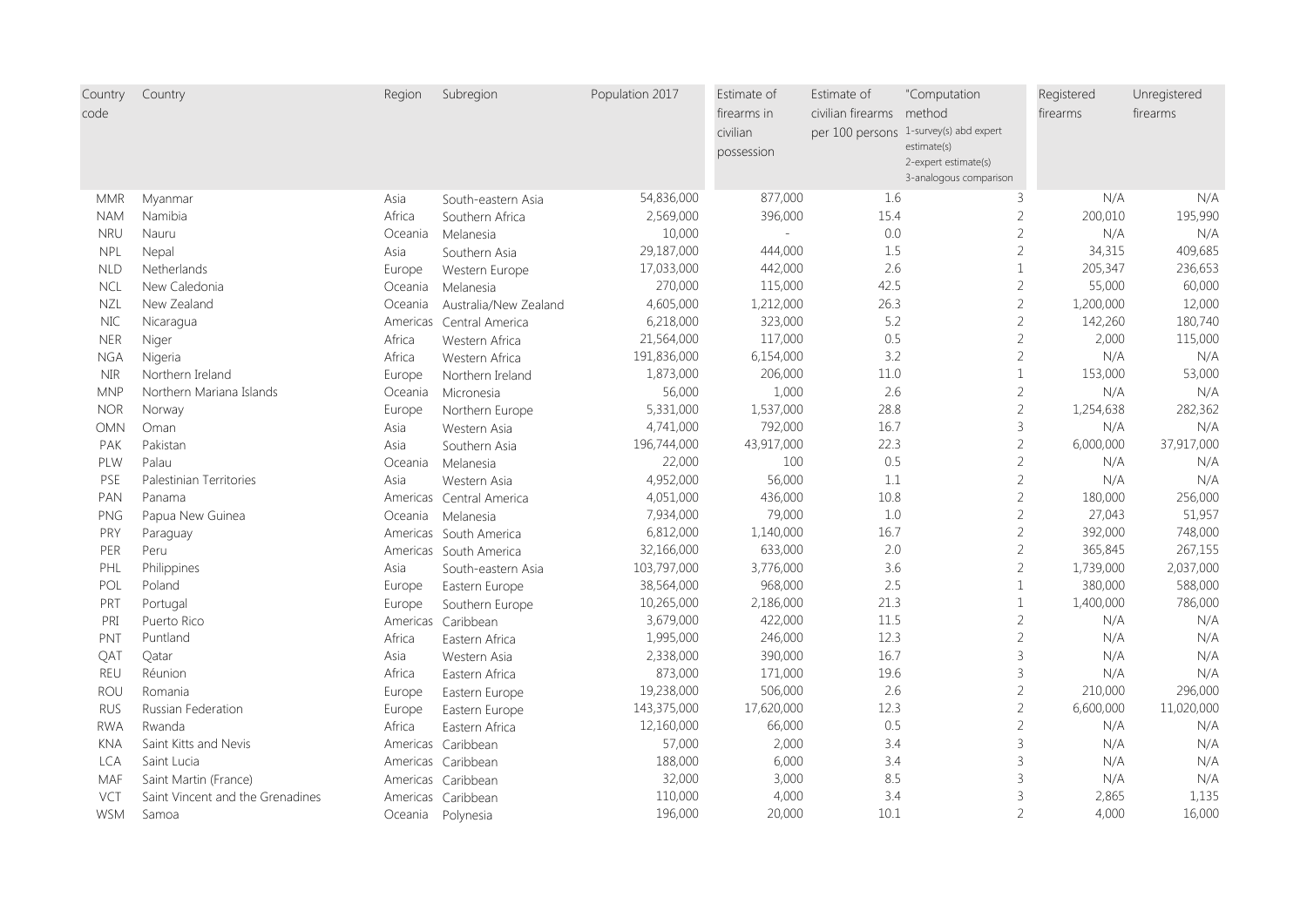| Country    | Country                      | Region   | Subregion          | Population 2017 | Estimate of<br>firearms in | Estimate of<br>civilian firearms method | "Computation                                          | Registered | Unregistered |
|------------|------------------------------|----------|--------------------|-----------------|----------------------------|-----------------------------------------|-------------------------------------------------------|------------|--------------|
| code       |                              |          |                    |                 |                            |                                         |                                                       | firearms   | firearms     |
|            |                              |          |                    |                 | civilian                   |                                         | per 100 persons 1-survey(s) abd expert<br>estimate(s) |            |              |
|            |                              |          |                    |                 | possession                 |                                         | 2-expert estimate(s)                                  |            |              |
|            |                              |          |                    |                 |                            |                                         | 3-analogous comparison                                |            |              |
| <b>SMR</b> | San Marino                   | Europe   | Southern Europe    | 32,000          | 5,000                      | 14.4                                    | 3                                                     | N/A        | N/A          |
| <b>STP</b> | São Tomé and Principe        | Africa   | Middle Africa      | 198,000         | 7,000                      | 3.4                                     | $\overline{3}$                                        | N/A        | N/A          |
| SAU        | Saudi Arabia                 | Asia     | Western Asia       | 32,743,000      | 5,468,000                  | 16.7                                    | 3                                                     | N/A        | N/A          |
| SCO        | Scotland                     | Europe   | Northern Europe    | 5,436,000       | 305,000                    | 5.6                                     | $\mathbf{1}$                                          | 187,000    | 118,000      |
| SEN        | Senegal                      | Africa   | Western Africa     | 16,054,000      | 323,000                    | 2.0                                     | $\overline{c}$                                        | 7,053      | 315,947      |
| SRB        | Serbia                       | Europe   | Southern Europe    | 6,946,000       | 2,719,000                  | 39.1                                    | $\overline{2}$                                        | 1,186,086  | 1,532,914    |
| SYC        | Seychelles                   | Africa   | Eastern Africa     | 98,000          | 4,000                      | 4.1                                     | $\sqrt{2}$                                            | N/A        | N/A          |
| SLE        | Sierra Leone                 | Africa   | Western Africa     | 6,733,000       | 35,000                     | 0.5                                     | $\overline{2}$                                        | N/A        | N/A          |
| SGP        | Singapore                    | Asia     | South-eastern Asia | 5,785,000       | 20,000                     | 0.3                                     | 3                                                     | 795        | 19,205       |
| <b>SXM</b> | Sint Maarten (Netherlands)   |          | Americas Caribbean | 40,000          | 2,000                      | 4.2                                     | $\overline{3}$                                        | N/A        | N/A          |
| <b>SVK</b> | Slovakia                     | Europe   | Eastern Europe     | 5,432,000       | 355,000                    | 6.5                                     | $\sqrt{2}$                                            | 280,000    | 75,000       |
| <b>SVN</b> | Slovenia                     | Europe   | Southern Europe    | 2,071,000       | 324,000                    | 15.6                                    | $\mathbf{1}$                                          | 127,094    | 196,906      |
| <b>SLB</b> | Solomon Islands              | Oceania  | Melanesia          | 606,000         | 1,000                      | 0.2                                     | $\overline{c}$                                        | N/A        | N/A          |
| SOM        | Somalia (South Central)      | Africa   | Eastern Africa     | 9,225,000       | 1,145,000                  | 12.4                                    | $\overline{c}$                                        | N/A        | N/A          |
| SLD        | Somaliland                   | Africa   | Eastern Africa     | 3,823,000       | 456,000                    | 11.9                                    | $\overline{c}$                                        | N/A        | N/A          |
| ZAF        | South Africa                 | Africa   | Southern Africa    | 55,436,000      | 5,351,000                  | 9.7                                     | $\overline{2}$                                        | 3,000,000  | 2,351,000    |
| SSD        | South Sudan                  | Africa   | Eastern Africa     | 13,096,000      | 1,255,000                  | 9.6                                     | $\overline{c}$                                        | N/A        | N/A          |
| ESP        | Spain                        | Europe   | Southern Europe    | 46,070,000      | 3,464,000                  | 7.5                                     | $\mathbf{1}$                                          | 2,683,542  | 780,458      |
| <b>LKA</b> | Sri Lanka                    | Asia     | Southern Asia      | 20,905,000      | 494,000                    | 2.4                                     | $\overline{c}$                                        | 35,000     | 459,000      |
| SDN        | Sudan                        | Africa   | Northern Africa    | 42,166,000      | 2,768,000                  | 6.6                                     | $\overline{c}$                                        | 6,724      | 2,761,276    |
| <b>SUR</b> | Suriname                     | Americas | South America      | 552,000         | 88,000                     | 15.9                                    | $\sqrt{2}$                                            | 30,000     | 58,000       |
| SWZ        | Swaziland                    | Africa   | Southern Africa    | 1,320,000       | 64,000                     | 4.8                                     | $\mathsf 3$                                           | 10,000     | 54,000       |
| SWE        | Sweden                       | Europe   | Northern Europe    | 9,921,000       | 2,296,000                  | 23.1                                    | $\,1\,$                                               | 1,955,478  | 340,522      |
| CHE        | Switzerland                  | Europe   | Western Europe     | 8,454,000       | 2,332,000                  | 27.6                                    | $\overline{c}$                                        | 791,719    | 1,540,281    |
| SYR        | Syrian Arab Republic         | Asia     | Western Asia       | 18,907,000      | 1,547,000                  | 8.2                                     | $\overline{c}$                                        | N/A        | N/A          |
| <b>TWN</b> | Taiwan (Rep. of China)       | Asia     | Eastern Asia       | 23,405,000      | 10,000                     | 0.0                                     | $\overline{c}$                                        | 5,000      | 5,000        |
| TJK        | Tajikistan                   | Asia     | Central Asia       | 8,858,000       | 37,000                     | 0.4                                     | $\overline{c}$                                        | 9,863      | 27,137       |
| <b>TZA</b> | Tanzania, United Republic of | Africa   | Eastern Africa     | 56,878,000      | 427,000                    | 0.8                                     | $\overline{c}$                                        | 115,850    | 311,150      |
| <b>THA</b> | Thailand                     | Asia     | South-eastern Asia | 68,298,000      | 10,342,000                 | 15.1                                    | $\sqrt{2}$                                            | 6,221,180  | 4,120,820    |
| TLS        | Timor-Leste (East Timor)     | Asia     | South-eastern Asia | 1,237,000       | 3,000                      | 0.3                                     | $\sqrt{2}$                                            | N/A        | N/A          |
| <b>TGO</b> | Togo                         | Africa   | Western Africa     | 7,692,000       | 58,000                     | 0.8                                     | $\overline{c}$                                        | 10,000     | 48,000       |
| <b>TON</b> | Tonga                        | Oceania  | Polynesia          | 108,000         | 9,000                      | 8.0                                     | $\overline{c}$                                        | N/A        | N/A          |
| <b>TTO</b> | Trinidad and Tobago          |          | Americas Caribbean | 1,369,000       | 43,000                     | 3.2                                     | $\overline{c}$                                        | 10,550     | 32,450       |
| TUN        | Tunisia                      | Africa   | Northern Africa    | 11,495,000      | 123,000                    | 1.1                                     | 3                                                     | 3,408      | 119,592      |
| TUR        | Turkey                       | Asia     | Western Asia       | 80,418,000      | 13,249,000                 | 16.5                                    | $\overline{c}$                                        | 2,500,000  | 10,749,000   |
| <b>TKM</b> | Turkmenistan                 | Asia     | Central Asia       | 5,503,000       | 23,000                     | 0.4                                     | $\overline{3}$                                        | N/A        | N/A          |